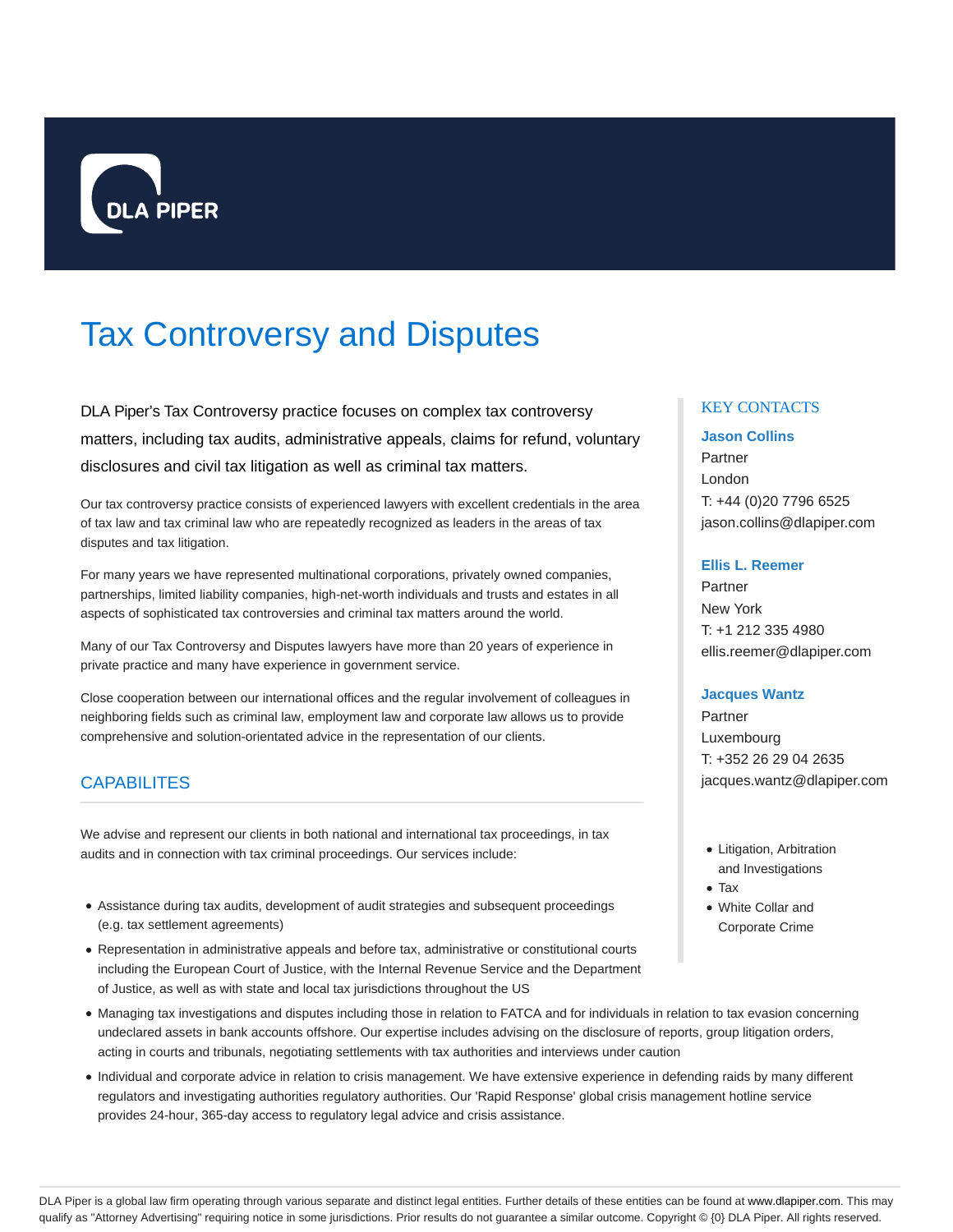- Individual and corporate defense at all stages of tax criminal proceedings
- Individual and corporate defense in tax-related liability proceedings
- Advice on voluntary disclosure of tax evasion and disclosure submissions for individuals and companies including those relating to the Liechtenstein Disclosure facility ("LDF")
- Negotiations with tax authorities on advance rulings and mutual agreements
- Assistance in connection with obtaining Advanced Pricing Agreements and participation in Mutual Agreement Procedures
- Compliance advice guidelines and concepts for avoiding risks of criminal or other sanctions against companies, executives or staff (e.g. tax control framework)
- Assistance with FIN 48 issues and assessment of tax audit risks

# **EXPERIENCE**

- Representation of a large national accounting firm in a federal grand jury investigation and promoter penalty audit relating to the development, marketing and reporting of tax shelter transactions; negotiated a US\$50 million Deferred Prosecution Agreement and an IRS Closing Agreement to resolve both and assisted in the creation of a compliance and ethics plan meeting the requirements of the US sentencing guidelines
- Advising and representing a German bank and its subsidiaries in connection with an official investigation regarding possible intentional evasion of VAT
- Representation of numerous US based multinational clients in connection with federal income tax audits addressing transfer pricing, R&D credits, withholding taxes, Subpart F income, and various other issues.
- Advising various clients in connection with IRS audits of losses arising from partially worthless debt claims and wholly worthless stock claims.
- Represented wireless phone companies in California tax litigation holding that certain taxes imposed on their customers were illegal and therefore need not be collected by the companies.
- Obtained numerous Advance Pricing Agreements for multinational companies doing business in the United States.
- Assisted numerous clients (high-net-worth individuals, estates and financial institutions) in becoming compliant with US (and state) tax laws through voluntary disclosure initiatives relating to previously undisclosed foreign financial accounts; also represented clients in civil tax audits and criminal tax investigations relating to undisclosed foreign financial accounts and transactions
- Advising and representing members of the management board of an international electronic group in connection with tax proceedings regarding the international taxation of stock options
- Represented an internationally known auction house in an IRS audit with respect to the tax treatment of guarantee payments made in connection with obtaining art work for auctions
- Represented a multinational corporation in IRS audit and IRS appeal with respect to the tax consequences of a reorganization, liquidation and gain recognition agreement, including the characterization and valuation of intangible assets under IRC Section 936
- Advising and representing a Dutch pension fund in proceedings regarding refund of capital gains tax on foreign payments of dividends
- Represented a public water utility in reversing a determination by the New York State Department of Taxation and Finance that the purchase of electricity by the utility for use in powering pumps that create water pressure was subject to sales and/or use tax, by establishing that water pressure was utilized in the "production" of a public water supply, as opposed to in its "distribution"
- Advising and representing tourism companies in connection with model proceedings regarding energy taxes before the Austrian Constitutional Court
- Advising a significant number of financial institutions in relation to one of the most invasive and extraterritorial legislation to be passed by the US in living memory, FATCA

## INSIGHTS

# **Publications**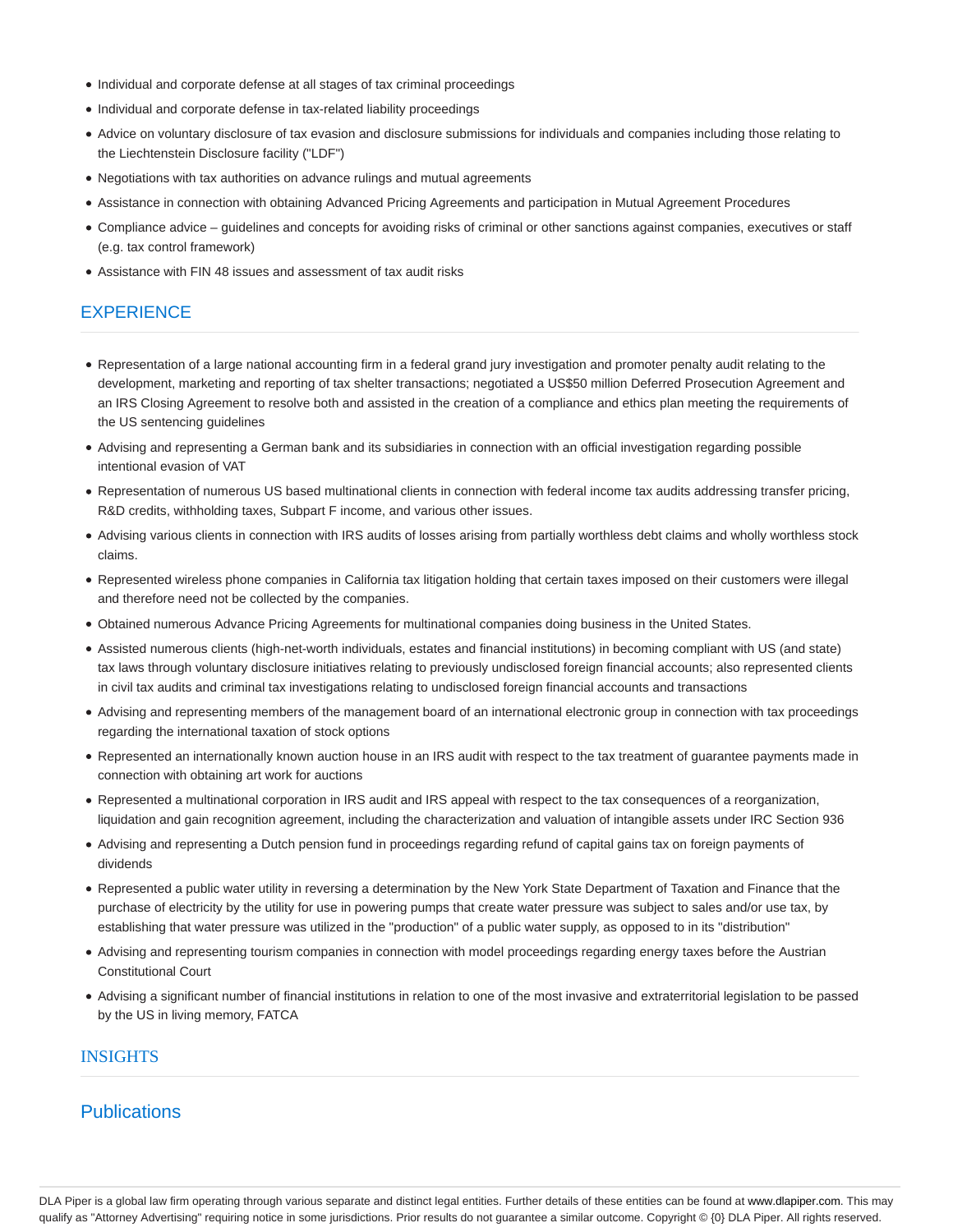**LatAm: Tax authorities address negative effects of the pandemic on national coffers**

#### 12 August 2021

The tax authorities' revenue-generating approaches vary from incentives to additional taxation.

**Canadian international tax update: New interest deductibility restrictions and anti-hybrid rules**

## 3 May 2020

The Canadian federal budget tabled on April 19, 2021 proposes significant new interest deductibility restrictions and anti-hybrid mismatch arrangement rules.

**Saudi Arabia extends tax amnesty scheme enabling international groups to regularize historic tax exposure**

## 1 February 2021

An increasing number of international taxpayers are using the KSA scheme.

**Spanish case law sets forth that compensation for the termination of senior managers can be tax exempt**

#### 24 September 2020

Two recent decisions of the Spanish Supreme Court, have determined that, in case of unilateral termination by the company of senior management contracts, seven days' salary per year of service up to six monthly salary payments, qualifies as mandatory compensation, and is exempt from Personal Income Tax with a maximum of EUR180,000.

### **UK tax amortisation of IP**

27 July 2020

The UK does not, at present, permit tax amortisation of 'old' (i.e. pre-April 2002) IP assets. The UK Government proposes to remove this restriction in relation to IP transferred within a group to a UK company after 1 July 2020. This change may be of material benefit to some groups considering an IP transfer to the UK.

**Spanish Constitutional Court overturns Corporate Income Tax advanced payment regime for large taxpayers**

#### 13 July 2020

On 1 July 2020 the Spanish Constitutional Court ruled that the advance payment regime established for large taxpayers approved by Royal Decree 2/2016 of 30 September, is unconstitutional and, therefore, null and void, because it violates the limits of the power to legislate through Royal Decree.

**IRS releases long-awaited draft FFI Agreement and previews updates to FATCA regulations**

## 5 NOV 2013

**US DOJ and Swiss Government Announce New Voluntary Disclosure Program for Swiss Banks**

DLA Piper is a global law firm operating through various separate and distinct legal entities. Further details of these entities can be found at www.dlapiper.com. This may qualify as "Attorney Advertising" requiring notice in some jurisdictions. Prior results do not guarantee a similar outcome. Copyright © {0} DLA Piper. All rights reserved.